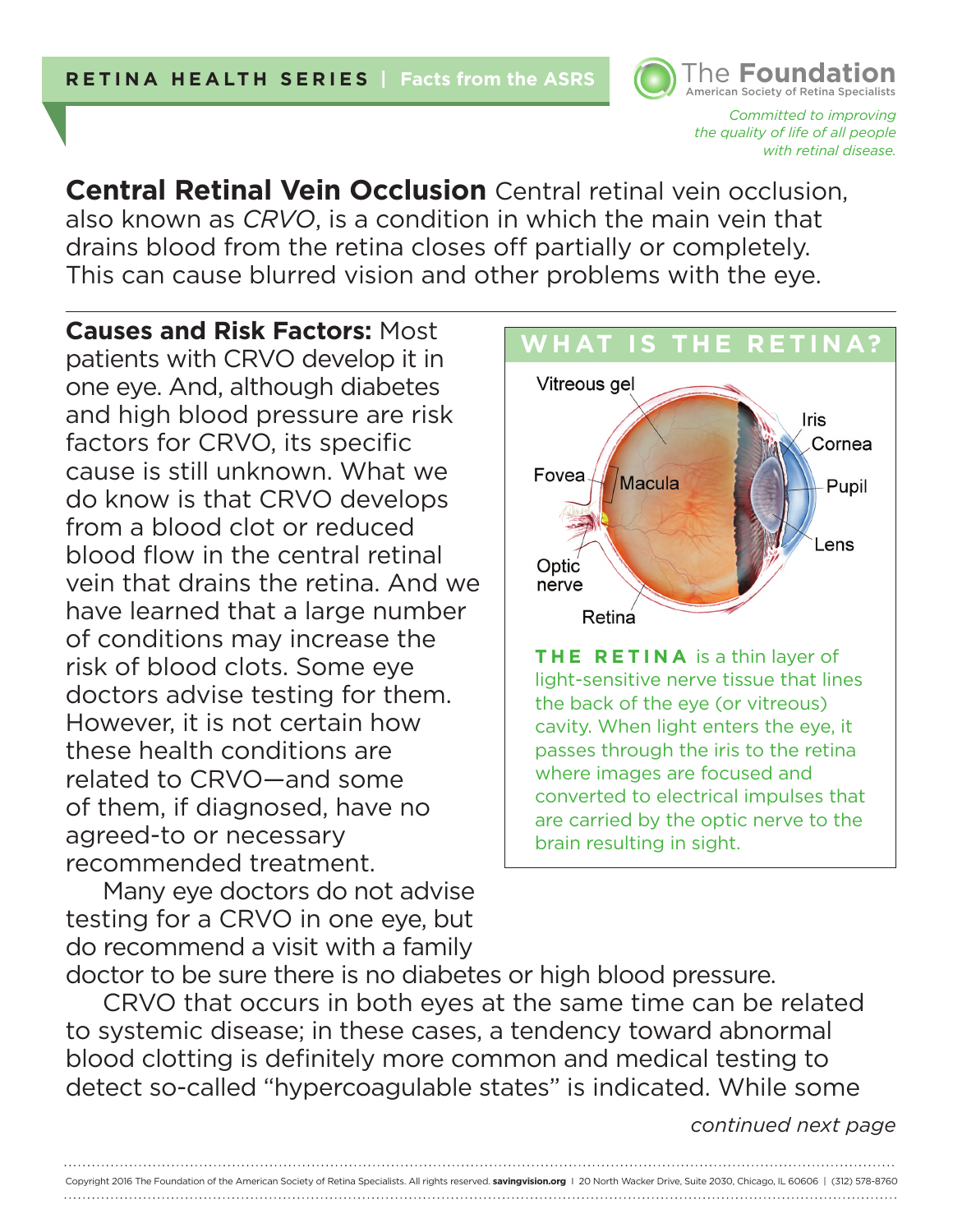## Central Retinal Vein Occlusion *continued from previous page*

eye doctors coordinate such testing, most refer patients to their family doctors, internists, or hematologists (physicians specializing in diseases of the blood) for testing.

**Diagnostic Testing:** CRVO is typically a clinical diagnosis—that is, one based on medical signs and patient-reported symptoms. When a retina specialist looks into the eye, there is a characteristic pattern of retinal hemorrhages (bleeding)

and a diagnosis is made (*Figure 1).* Common conditions that can take on an appearance of CRVO include diabetic retinopathy (retina disease) and retinopathy related to low blood counts, such as anemia and thrombocytopenia (a deficiency of blood platelets).

Swelling of the center of the retina, called *macular edema* is common, and to detect this and measure the amount of swelling, an optical coherence tomography (OCT) image is often obtained (*Figure 2)*. To help distinguish CRVO from conditions that may mimic it, and



#### **Figure 1**

CRVO with Flame Hemorrhages Jeffrey G. Gross, MD. Retina Image Bank 2012; Image 968. ©American Society of Retina Specialists.



### **Figure 2** OCT of an acute CRVO with severe macular edema. Image courtesy of John Thompson, MD

# *continued next page*

| Copyright 2016 The Foundation of the American Society of Retina Specialists. All rights reserved. savingvision.org   20 North Wacker Drive, Suite 2030, Chicago, IL 60606   (312) 578-8760 |
|--------------------------------------------------------------------------------------------------------------------------------------------------------------------------------------------|
|                                                                                                                                                                                            |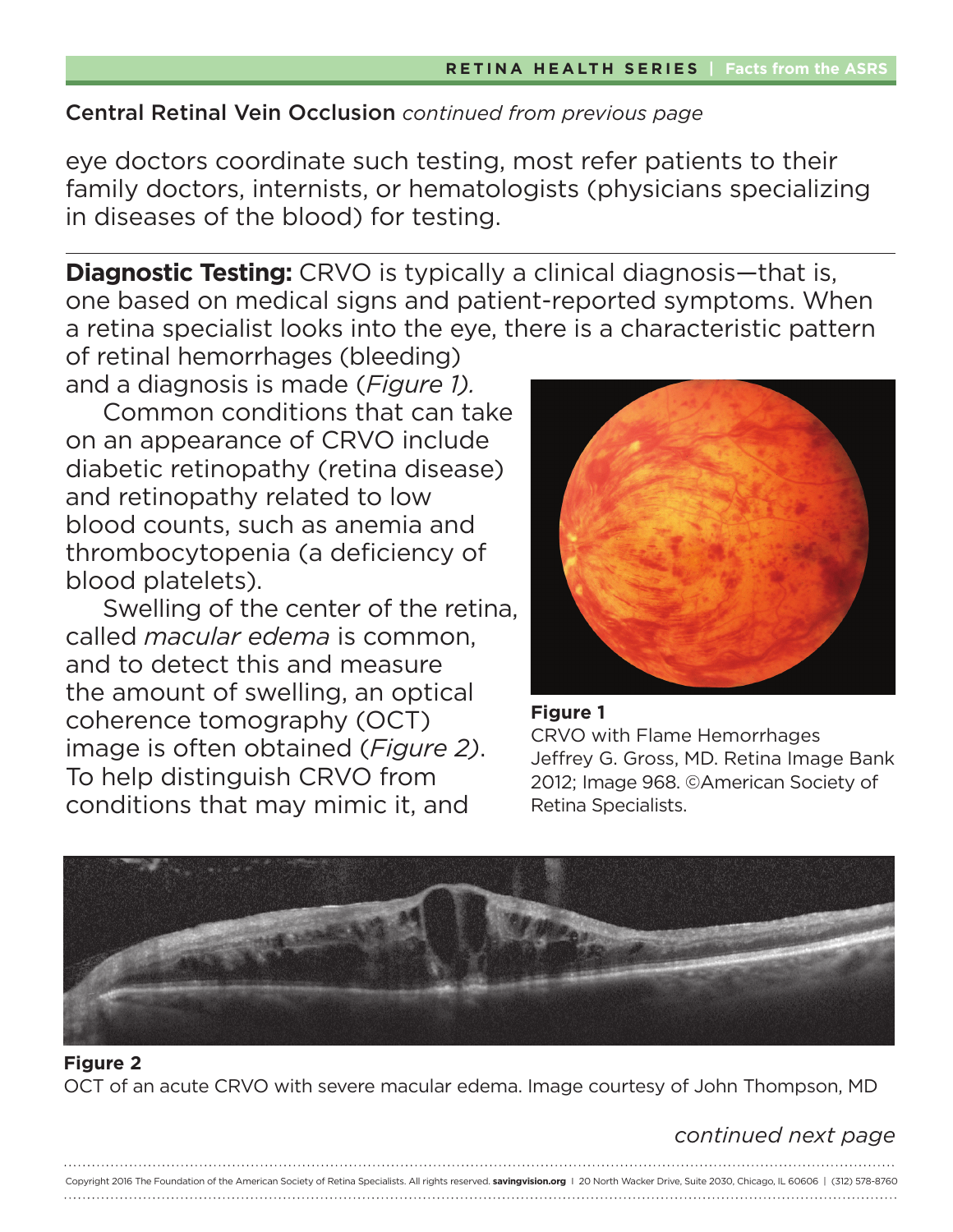## Central Retinal Vein Occlusion *continued from previous page*

to assess closure of small blood vessels, or to search for or confirm growth of new abnormal vessels, fluorescein angiography (FA) imaging may be performed.

**Prognosis and Treatment:** CRVO has a better prognosis in young people. In older patients who receive no treatment, about one-third improve on their own, about one-third wax and wane and stay about the same, and about one-third get worse. If there is macular edema, it may improve on its own.

In patients with CRVO, vascular endothelial growth factor (VEGF) is elevated; this leads to swelling as well as new vessels that are prone to bleeding. The most common treatment, based on results from powerful randomized clinical trials, involves periodic injections into the eye of an anti-VEGF drug to reduce the new blood vessel growth and swelling. Anti-VEGF drugs include bevacizumab (Avastin®), ranibizumab (Lucentis<sup>®</sup>), and aflibercept (Eylea<sup>®</sup>).

Although anti-VEGF drugs reduce the swelling, they are not a cure. As the drug leaves the eye and moves into the bloodstream, the effect in the eye wears off, so re-injection is often needed. A rare lucky patient needs only one injection, but the norm is a series of periodic injections over the course of a few years.

# **Ischemic (pronounced** *is KEY mick)* **and Non-ischemic CRVO:**

CRVO comes in 2 types:

- Non-ischemic CRVO—a milder type characterized by leaky retinal vessels with macular edema
- Ischemic CRVO—a more severe type with closed-off small retinal blood vessels

Patients with ischemic CRVO have worse vision with less chance for improvement. They have a tendency for the eye to cause new blood vessels to grow—and in the front of the eye, these new vessels can clog the outflow of normal eye fluids. The eye pressure goes up and

*continued next page*

Copyright 2016 The Foundation of the American Society of Retina Specialists. All rights reserved. **savingvision.org** I 20 North Wacker Drive, Suite 2030, Chicago, IL 60606 | (312) 578-8760